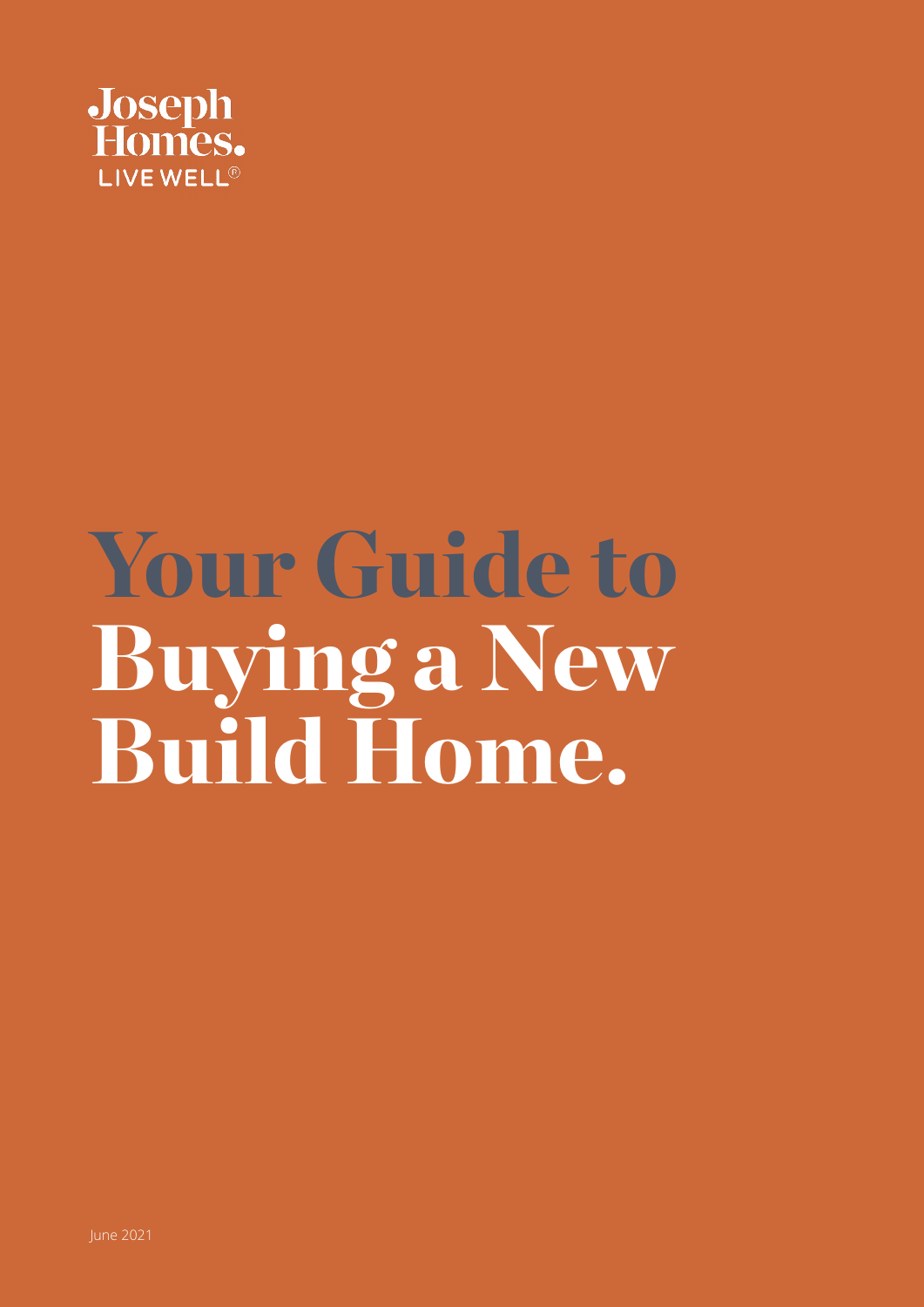## We're Here to Help.

Buying a home is an exciting time, but there's a lot to remember and it's easy to feel overwhelmed with the process and paperwork.

At Joseph Homes, we're here to help. Our friendly and knowledgeable team will be with you every step of the way, providing everything from progress reports throughout the build to a friendly face and jargon-free advice.

We've put together this handy introduction to the buying process so you can familiarise yourself with what to expect.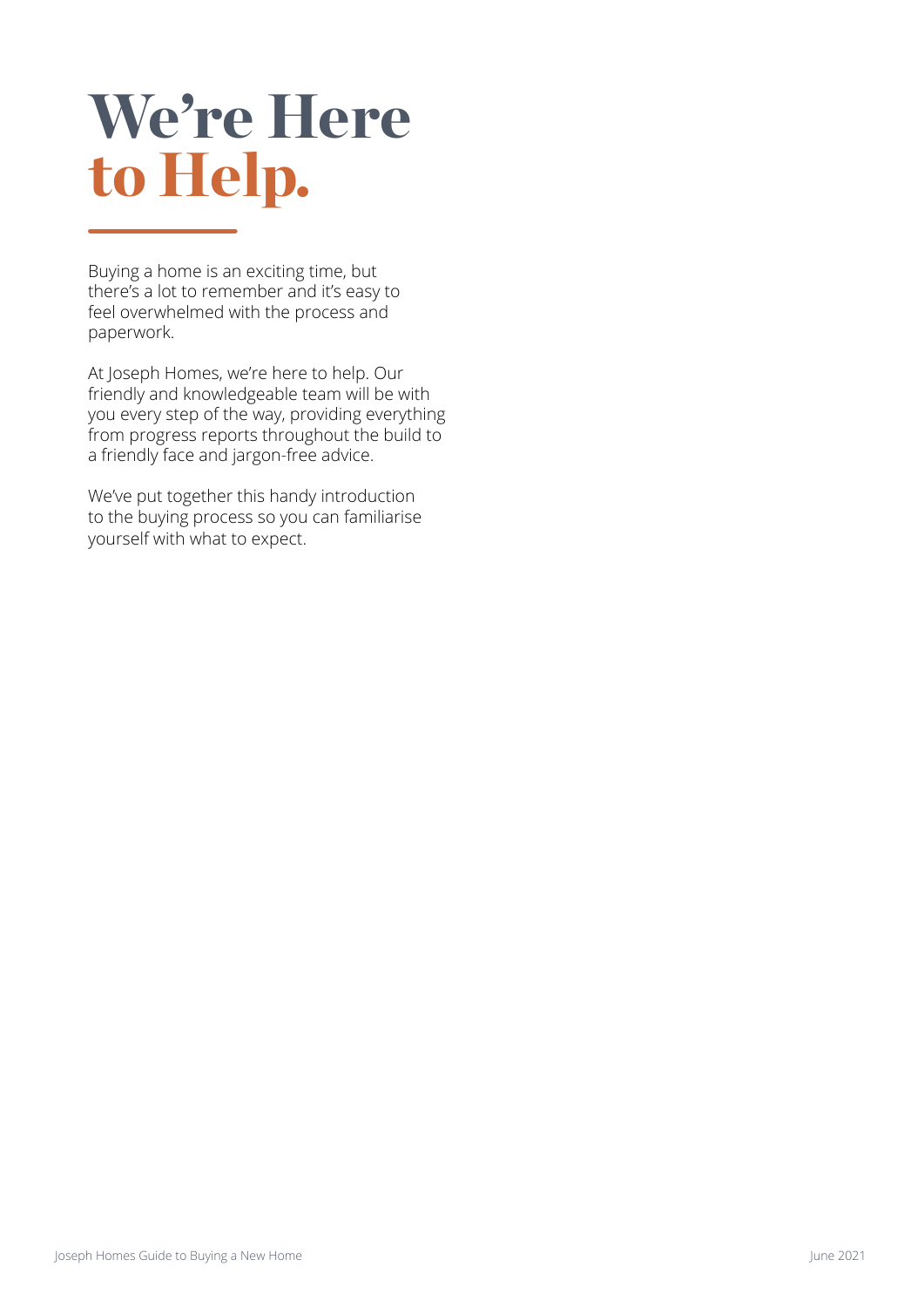## Why Buy a New Build Home?

There are many benefits to buying a new build home. Apart from the obvious appeal of being the first person to own the home and putting your stamp on a fresh new space, here are 5 more reasons you might want to consider buying new.

**Structural Warranty.** New build homes come with a 10-year warranty, which protects you against structural defects for the first decade of living in your new home.

**Safety & Security.** 

New builds have a higher level of safety than older properties, because they have to adhere to the latest safety legislation at time of construction.



you could save over £600 per year on your energy bills in a new home. Over 80% of new builds have an A or B energy efficiency rating, compared to a mere 2.2% of older houses. New homes also have a smaller carbon footprint, as well as better air filtration.



#### Incentives.

There are often additional incentives and deals available when purchasing a new home. For example, the government's Help To Buy Equity Loan scheme, is exclusively available on new build homes.

No Chain. 4

The buying process for a new home is easier than for an older home, which may be part of a complex property chain. This means you don't have the stress of waiting for other people to sell their home, and lets you plan your time scale.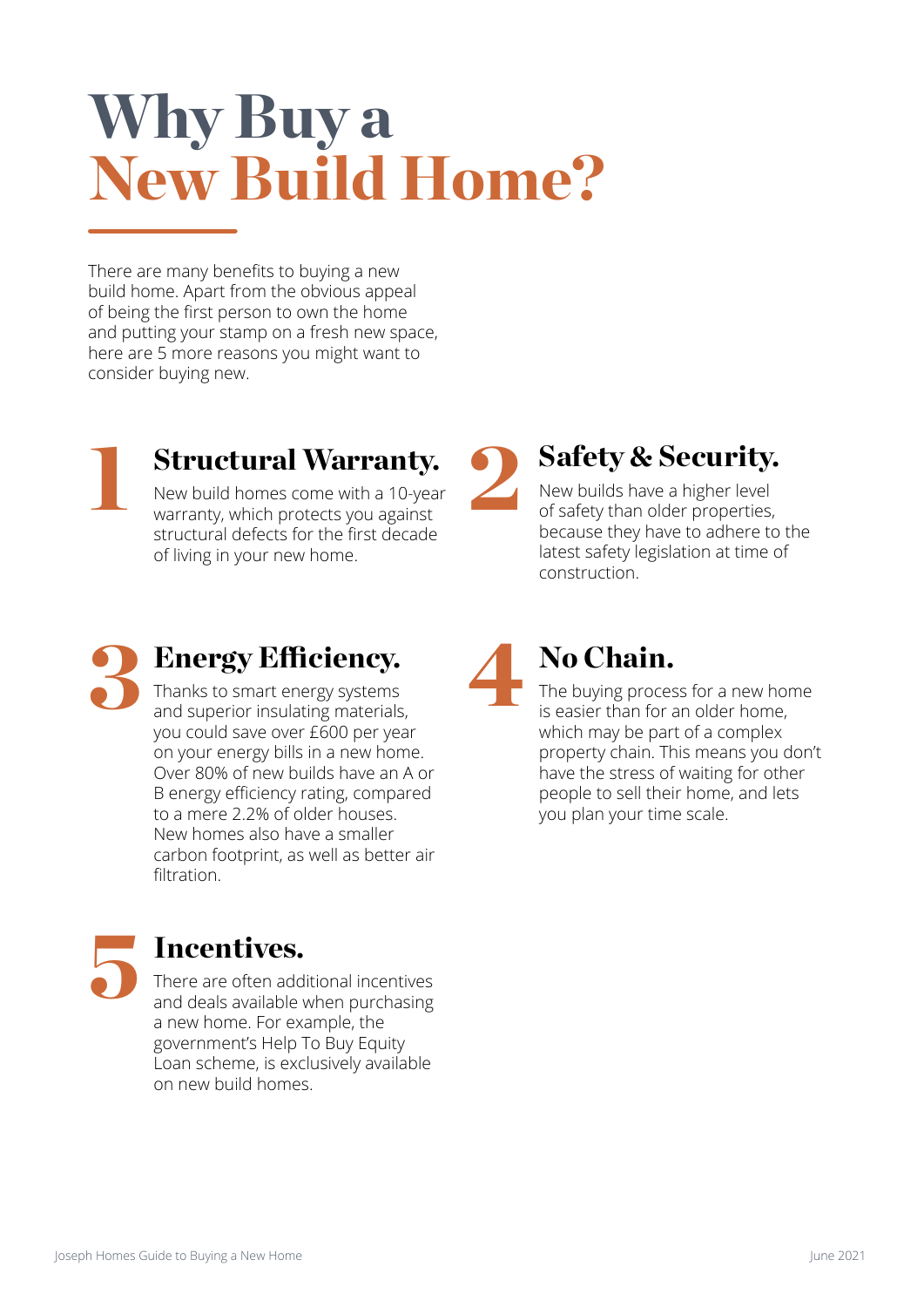## The Buying Process.

You've decided to start your search for a new build home. Once you've found your ideal place, here is the process which will get your purchase underway.



Paying the reservation deposit is the first step in the buying process. It ensures your new home is exclusively yours for 28 days. Your Joseph Homes sales consultant will help you complete the reservation paperwork. We forward a copy of this to both our and your solicitors so that they can prepare your contract of sale.



It's important to seek trustworthy, plainspeaking financial advice. You'll have had a conversation with a financial advisor prior to reserving your home, but now is the time to engage their services as you will need a financial advisor to help with your mortgage application. Our approved financial advisors have been specially chosen to help guide you through the mortgage maze and give plainspeaking, independent advice so you can make the right choice to meet your particular needs. Your financial advisor will require a copy of your reservation paperwork so that they have exact information about you and the property you are buying.

If you are making an application for Help to Buy funding you will need to complete a Property Information Form (PIF) with your financial advisor. Once your application has been submitted and approved by Help to Buy, you and your financial advisor will receive an Authority to Proceed (ATP).



You will need to instruct a solicitor to take care of conveyancing. This is the legal process of transferring ownership of the property.

This will include:

- Conducting local authority and Land Registry searches
- Answering your legal queries
- Acting on your behalf as a third party protecting your legal and financial interests
- Exchanging contracts to legally completing the sale

If you're unsure who to use, Joseph Homes can recommend a selection of trusted solicitors. It's important to remember that legal and financial advisors incur additional costs, so be aware of what these amount to.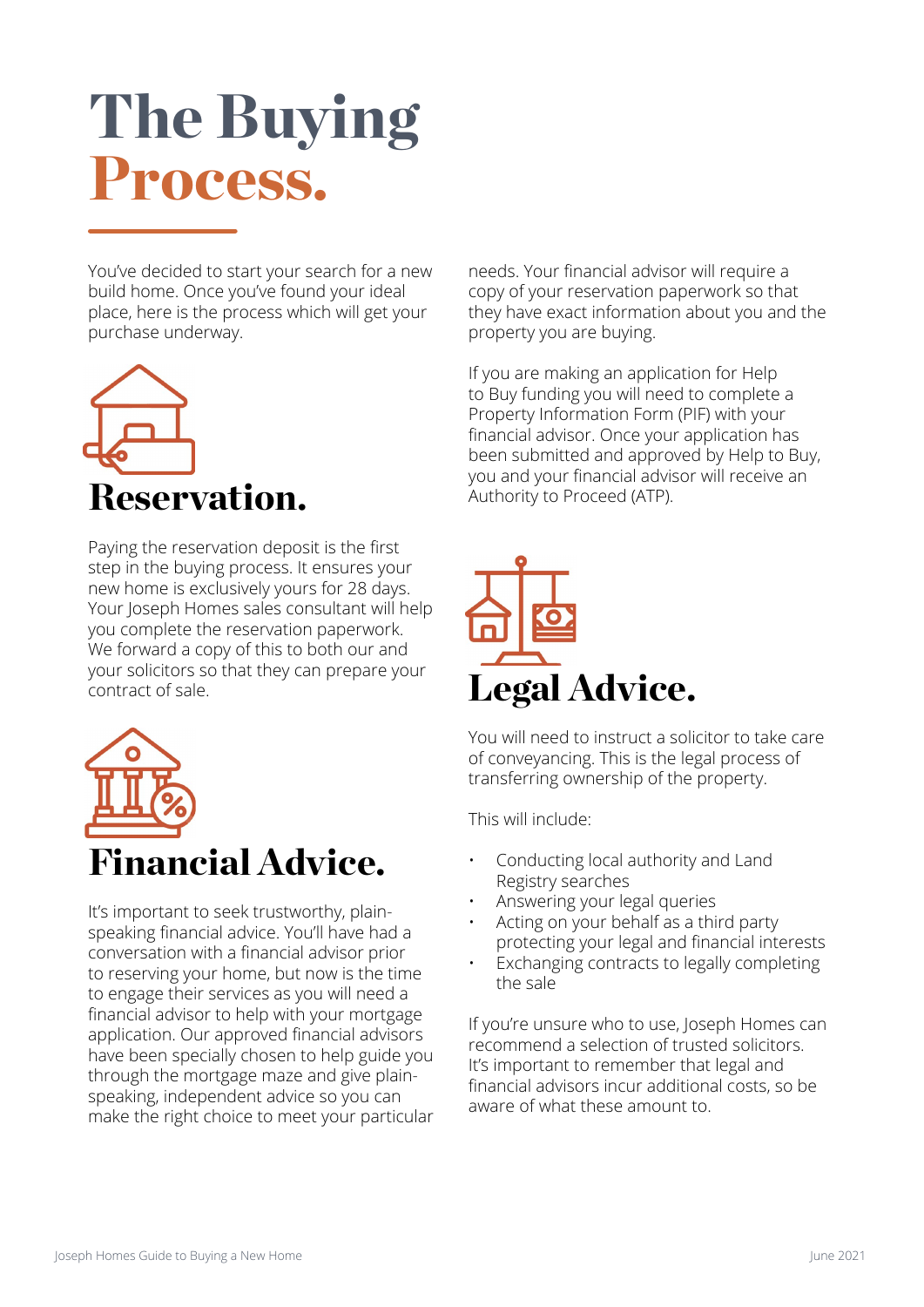

### Exchanging Contracts.

Your solicitor will receive a draft contract which they will which they will read and forward to you. They will ensure that the price, deposit and title deeds are all correct. You will also receive a copy of the lease if you are buying a leasehold property.

The final contract is the legally binding version of the contract, which is only signed after:

- You and your solicitor are satisfied with the outcome of all enquiries and surveyors reports
- You have received your formal mortgage offer
- You have confirmed eligibility for any schemes such as Help to Buy
- You have arranged to pay your deposit (you pay these direct into your solicitor's account)
- If you are using Help to Buy funding your solicitor will now apply to Help to Buy for Authority to Exchange (ATE)



Depending on the construction phase when you reserve your property, you may have an opportunity to visit while your new home is being built. Normally, the first opportunity for our purchasers to visit would be once the walls have been plastered and the kitchen units are in place. We will provide you with hats, boots and safety instructions for your guided tour.



### Legal Completion and Handover.

Just before completion:

- Your solicitor will apply for mortgage funds to be released from your lender
- If applicable, your solicitor will make an application for an Authority to Complete (ATC) before Help to Buy release their funds on the day of completion in line with other mortgage funds (please note that the HTB funds need to be requested at least 12 days before the agreed legal completion date).

On the day of legal completion:

- The Council of Mortgage Lenders (CML) standard certificate has been issued by the warranty provider (warranty provider may differ from development to development)
- Your mortgage provider releases the funds for your new home
- You pay other assorted costs, such as stamp duty and solicitors fees
- Your solicitor receives the title deeds for the property, and registers the transfer of ownership with the Land Registry

Once legal completion occurs, you are the legal owner of your new home. On this day we will be delighted to hand over the keys to your new home. You will now be free to move in. We will read your electric, heat and water meters with you and forward these to your providers on your behalf.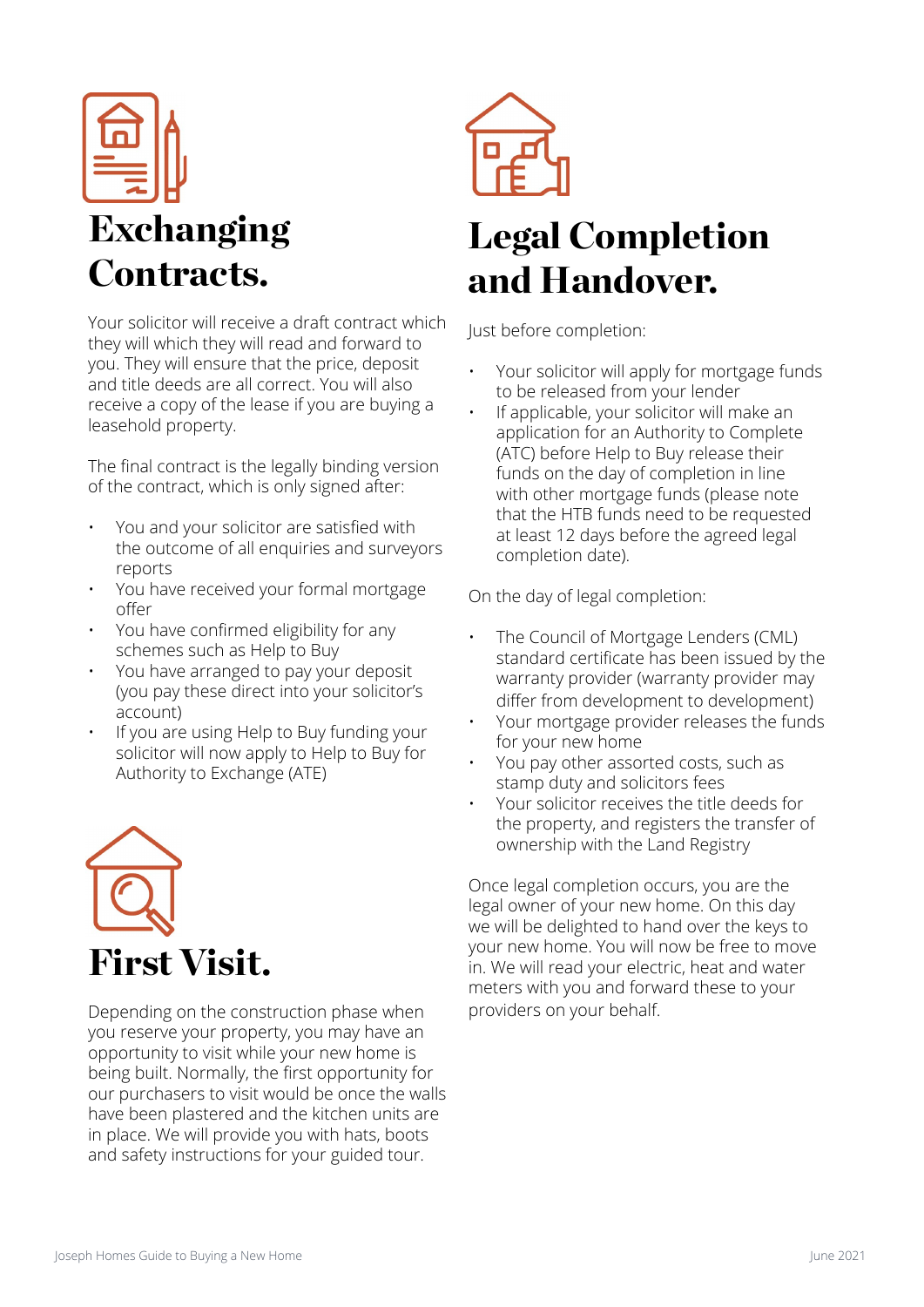

Your warranty gives the added reassurance that if there was an issue in the first 10 years that was no fault of your own, you would be not be liable for the cost of repair. The warranty providers are an external body who inspect the building process throughout construction to ensure it meets the highest standards and is safe to occupy.

You may also want to consider getting some form of personal insurance such as life insurance, income protection, or mortgage payment protection. These will provide some support and reassurance if your circumstances change and you're unable to work or pay your mortgage.



If your new home is an apartment, the Managing Agent will introduce themselves and is there to look after the building that you live in and all of the communal areas to ensure that they are all well maintained. All of this is covered by your service charge payments.



#### Insurance.

While your solicitor is handling the conveyancing, you may need to arrange insurance for your new property.

Buildings insurance covers the structure of your home against fire, floods or accidental damage. Mortgage providers usually want to see that you've arranged buildings insurance from the date of legal completion. If you're buying an apartment, then buildings insurance may be included in your service charge. Please ask your sales consultant.

Contents insurance covers the contents of your home in case of accidental damage or fire, floods, and theft. Mortgage providers don't usually require you to have this, but it's in your best interest to have it anyway.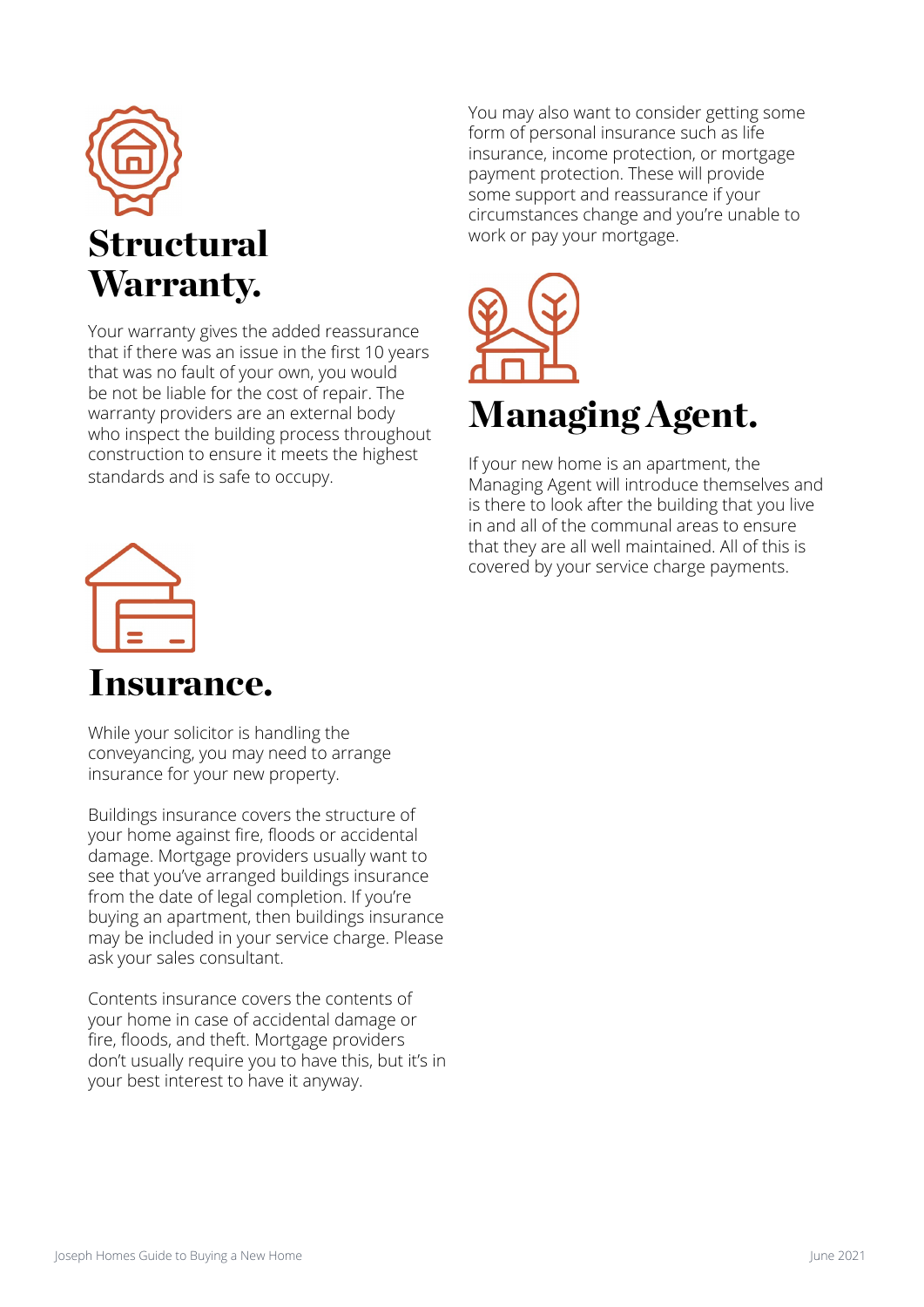## We'll be there for you.

Once the buying process is completed, it doesn't stop there for us. We want to make sure that our home owners feel fully supported in their home buying journey, purchasing is just the first step. Once you've moved into your brand new home, you're sure to have lots of questions about how things work, among other things. We aim to support all our our homeowners by providing a professional, efficient and helpful service.



### Home Demonstrations.

Once you have moved in, you will receive a thorough demonstration of how to operate the equipment in your new home. Our friendly and knowledgeable Sales Team will be on hand to answer any questions you may have.

Following a hectic moving day, we'll follow up with you with either a visit or a call to check all is well. We've also made a handy video which we give to all our home owners about the equipment in your home so you can refer to this too, whenever you need.



We've put together a comprehensive Home User Guide for our residents which includes everything from how to read your utility meters to a guide around your local area including contact numbers and information about local public transport. It's a really useful document you'll want to digest and refer back to in your own time.



#### Home Owner Portal.

We are proud of the quality of the homes we build. It's our mission to build better homes for a better world and we strive to achieve the very best standards. If you find any defects or issues after you have moved in, we'll do our utmost to put everything right as quickly and efficiently as possible. Our customers have access to a user friendly online portal to report any issues which are the picked up by our Customer Experience Team and dealt with in a swift and timely manner.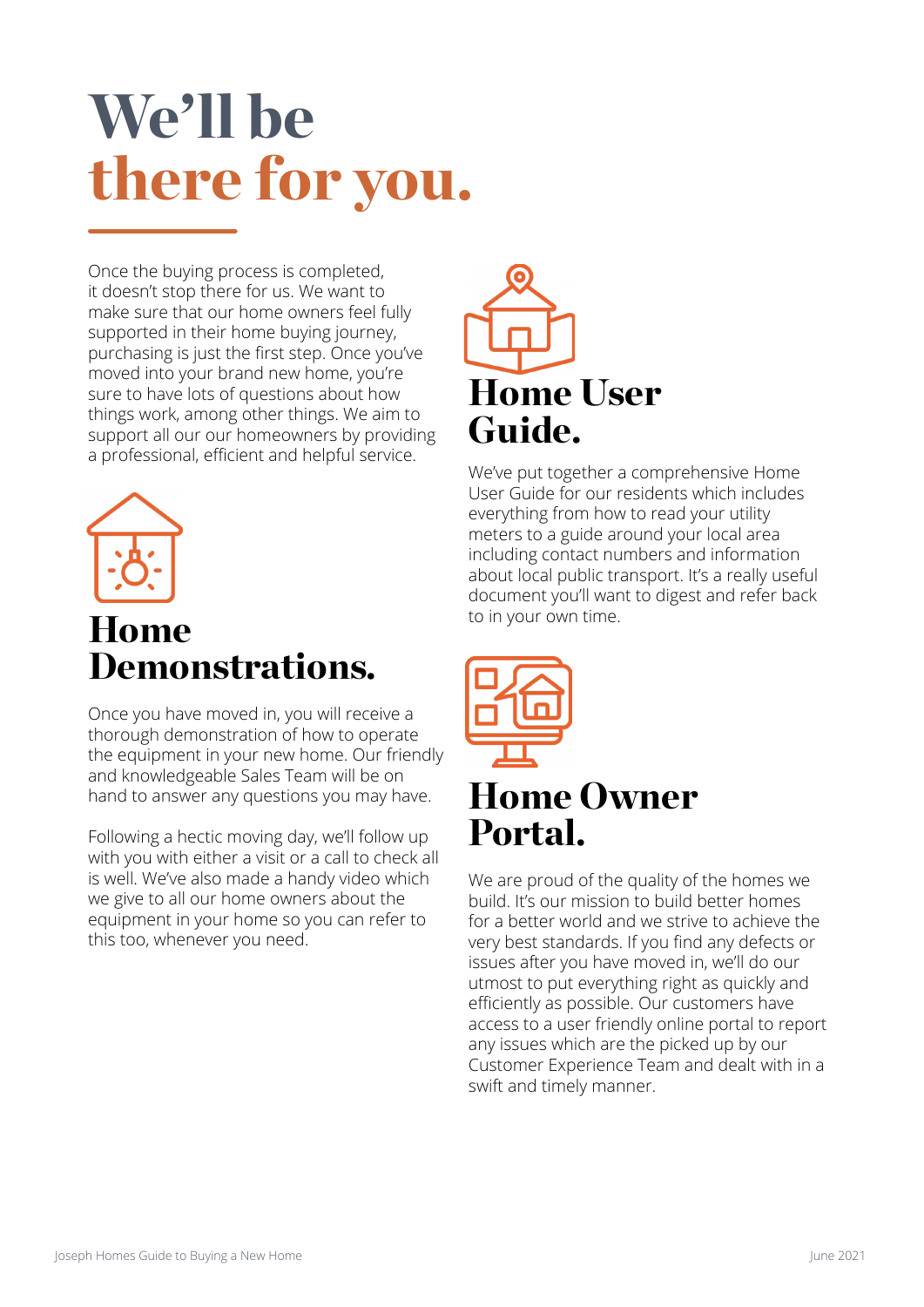## More about Joseph Homes.

The way we see it, homes should make life better. Not only for the people who live in them. But for the people who build them. And the communities they're built in. And, well, for the world as a whole. We think innovatively, sustainably and progressively, creating beautiful homes that respond to the character of the local area and tap into the latest advances in design and technology.

But it doesn't stop there, we deliver an exceptional level of customer service, supporting our homeowners up to the point of purchase and beyond.

We're constantly looking for ways to make life better, to help people live well. And in pursuit of our LIVE WELL® Manifesto we're always pushing boundaries to build better homes and a better world.

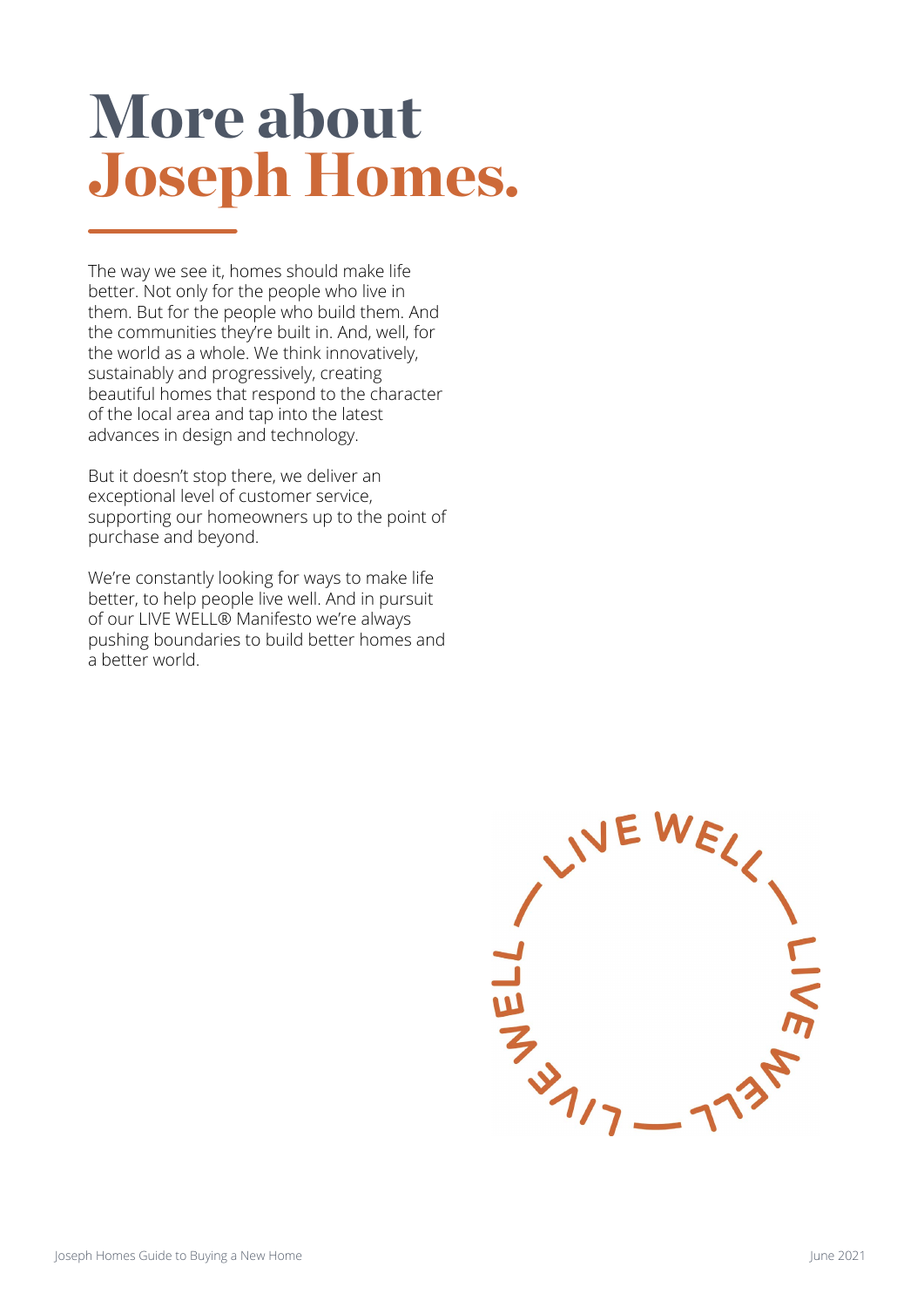## LIVE WELL<sup>®</sup>



**FOR OUR COMPANY** We drive change from the inside out

Happier, healthier employees make better homes. We work to ensure the mental and physical wellbeing of every Joseph Homes employee, both on-site and off.

This means creating a positive workspace: maintaining safe, supportive environments, promoting conversations around mental health, and giving every individual a clear path to progression within a profitable environment.



#### **FOR OUR NEIGHBOURHOODS**

We understand the importance of community

Our homes aren't their own entities. They're part of something much bigger: neighbourhoods, communities, cultures.

We make it our mission to support the neighbourhoods we work in however we can. This means creating public spaces which benefit the local community, designing buildings which honour the spirit of the area, and committing to responsible, considerate development throughout the build process and beyond.



#### **FOR OUR CUSTOMERS**

We build homes for healthy living

Homes shouldn't just be places to live. Homes should make life better. With this in mind, we're committed to exploring new materials, testing new technologies, experimenting with different fixtures and fittings, and staying at the cuttingedge of research into mental and physical wellbeing. It's all part of our mission to create beautiful homes that help our homeowners lead better, healthier lives.



#### **FOR OUR PLANET**

We believe in a sustainable tomorrow

Living well isn't only about our mental and physical health. It's also about the health of the world around us. We're committed to reducing the carbon footprint of our homes, from researching sustainable building materials and increasing the energy efficiency of our homes, to eliminating on-site waste and reducing pollution levels throughout construction.